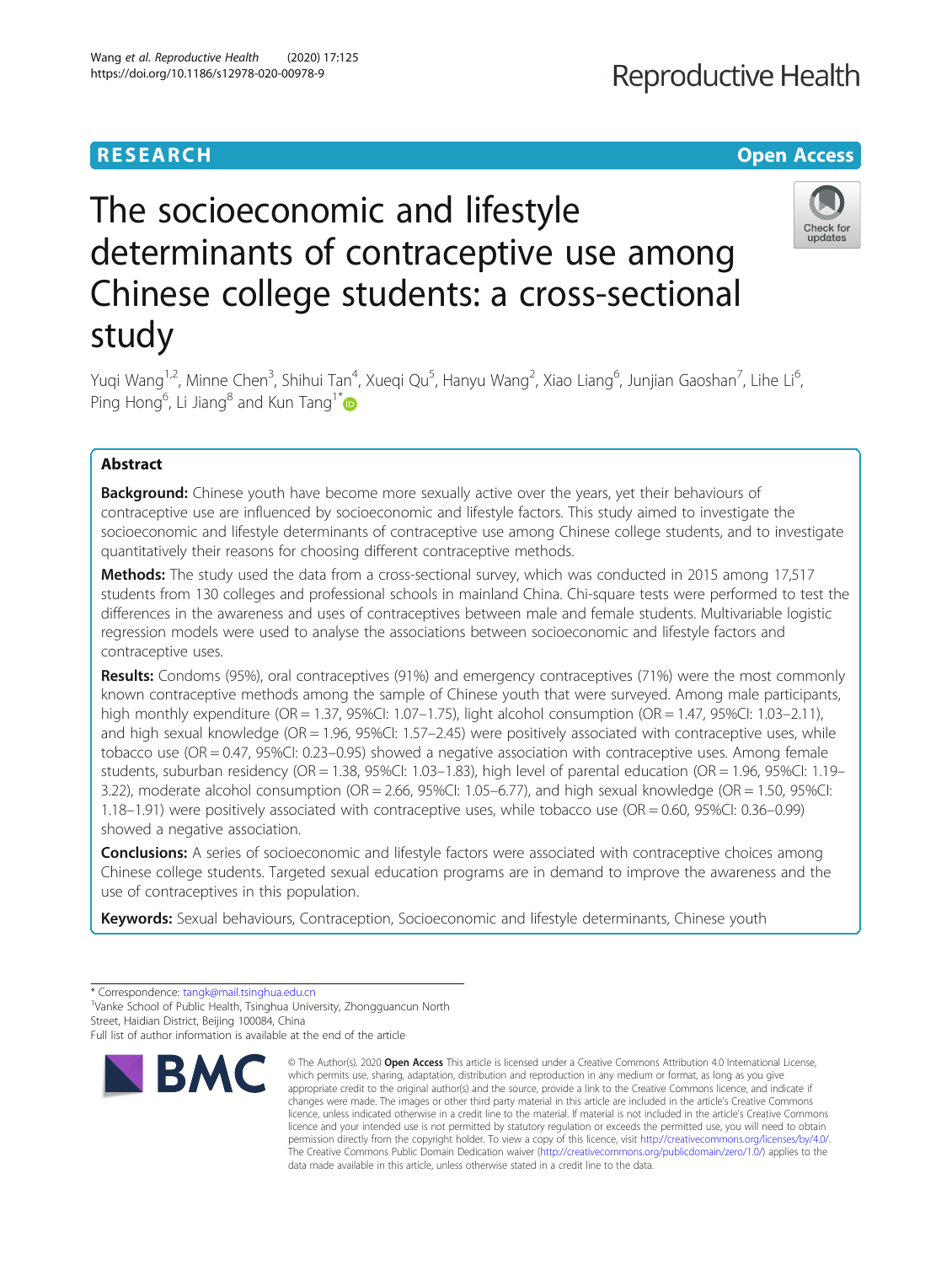#### Plain English summary

As Chinese youth are becoming more sexually active over the years, it is increasingly important to understand the potential determinants of contraceptive uses in this population. In this study, we investigated the contraceptive use and the awareness of contraception of Chinese students based on a survey conducted in 2015. Condoms, oral contraceptives and emergency contraceptives were the most known methods among Chinese college students. Most students reported using condoms or withdrawal method during their last sexual intercourse. Tobacco use and lack of reproductive health knowledge might discourage participants' uses of contraceptives, while suburban residency, high monthly expenditure, high parental level of education, light alcohol consumption and high reproductive health knowledge score encouraged the use of contraceptives among both male and female participants. Chinese college students generally prioritized the practicality, the efficacy, and having minimal side effects when choosing among different contraceptive methods. In order to improve the awareness and the use of contraceptives in this population, targeted sexual education programs are in demand in mainland China.

#### Background

Risky sexual behaviours increase the prevalence of negative sexual and reproductive (SRH) outcomes, such as unintended pregnancy, induced abortion, and sexually transmitted infections (STIs) [[1\]](#page-9-0). It is well established that appropriate contraception is an effective way to prevent these outcomes [\[2](#page-9-0)]. Meanwhile, most of the unwanted pregnancies were due to improper use of contraception and lack of contraceptive information, posing serious physical and psychological health issues in young people, and causing significant social burdens [\[3,](#page-9-0) [4](#page-9-0)].

With economic reforms and profound social changes, attitudes towards pre-marital sex among Chinese young people are no longer as conservative as before. Chinese youth had gradually become more sexually active [[4,](#page-9-0) [5](#page-9-0)]. A study in 2013 showed that about 24% of undergraduates had experienced premarital sexual intercourse [[6\]](#page-9-0). This was an approximately 4-fold increase than reported in 2002 [\[7](#page-9-0)]. In terms of contraceptive use, however, Chinese youth seemed to overlook its importance. A study in seven Chinese cities showed that the most popular contraceptive methods among college students were condoms and oral contraceptives [\[8](#page-9-0)]. However, there were still about a third of the college students that did not adopt any contraceptive methods in their last sexual intercourse [\[9](#page-9-0)]. In terms of the knowledge of contraception, up to 30% Chinese students were not aware of the importance of contraception, which foreboded an increasing number of high-risk sexual behaviours [[5,](#page-9-0) [6](#page-9-0)]. Among students reporting premarital sexual intercourse, about 20% of them acknowledged unintended pregnancy, which resulted in a high prevalence of induced abortion [\[6](#page-9-0)].

Despite the increasing accessibility of various contraceptive methods, especially condoms, in China, the contraceptive use among college students was still low [\[8\]](#page-9-0). There were several studies exploring the factors associated with abortion and other adverse sexual outcomes  $[5, 8-10]$  $[5, 8-10]$  $[5, 8-10]$  $[5, 8-10]$  $[5, 8-10]$  $[5, 8-10]$ , yet the associations between socioeconomic and lifestyle factors and the contraceptive preference among college students were seldom discussed. This study aimed to analyse the awareness, the preference, and the prevalence of contraceptive use among Chinese college students, and to identify the socioeconomic and lifestyle determinants of contraceptive use among college students in China.

#### Methods

#### Study sample

The data was collected from an Internet-based survey that was distributed to 20,088 undergraduates from 130 colleges and professional schools in mainland China in 2015. The survey aimed to investigate SRH knowledge and behaviours among Chinese college students. Convenient sampling was used to select universities and colleges. Among the 130 participating schools, 61.6% were located in eastern China, 24.8% in central China, and 13.6% were in western China. Given the unbalanced distribution of educational resources, the proportions were corresponding to the overall distribution of colleges and universities in mainland China  $[11]$  $[11]$  $[11]$ . The link to the questionnaire was given to contact persons from each selected college. The contact persons helped to assign the survey to one or two randomly selected classes based on the total number of students in that particular college. Identifiable information was not included to ensure the privacy of the respondents, and informed consent was obtained from the respondents prior to them entering the survey. IP address of each submission was recorded to avoid repetitive submissions. Participants were included if they: 1) were 18–25 years' old; 2) were Chinese undergraduates enrolled in colleges or universities in mainland China; 3) answered all required questions. Self-identified homosexual participants were excluded from the current analysis, as they were not directly affected by issues of unwanted pregnancy. Moreover, many contraceptive methods such as pills, injectable contraceptives and oral emergency contraceptives, $<sup>1</sup>$  were not</sup> relevant in this population. In total, the overall response rate was 89%, and 17,517 students were included in the final analyses. Schools from which the participants were from were included in the analyses to adjust for clustering.

<sup>1</sup> Oral emergency contraceptives refer to levonorgestrel tablets or similar medicine.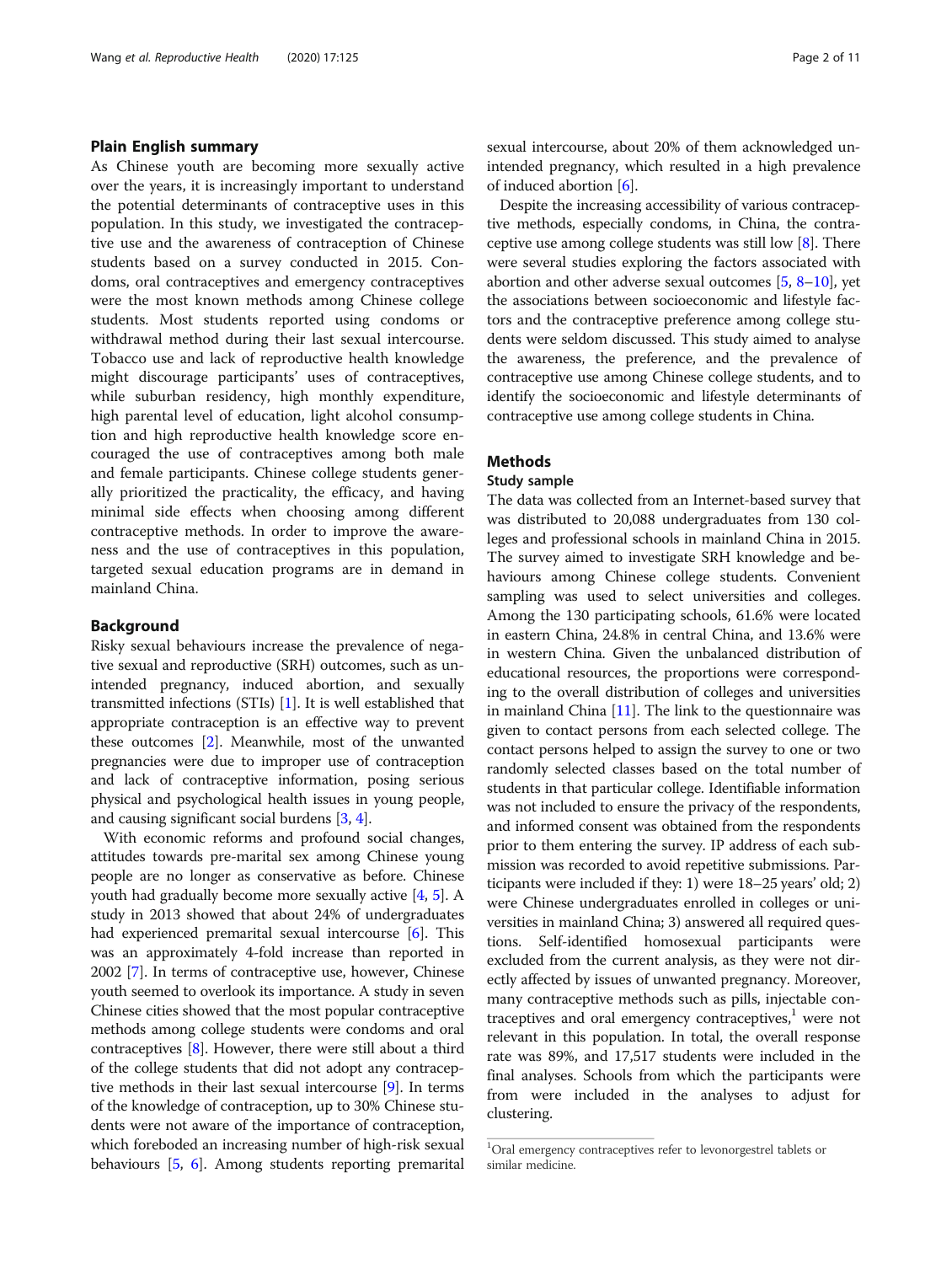#### Measures and variables

The reproductive health questionnaire consisted of three main parts: 1) baseline information including age, sex, type of school, year of enrolment, major, monthly expenditure, hometown, parental level of education, and smoking and drinking behaviors; 2) sexual and reproductive health knowledge; 3) sexual attitudes and sexual behaviors. In this study, baseline characteristics, past exposure to sexual education, SRH knowledge, and sexual behaviours were included in the analyses. The type of school enrolled was categorized into two groups: colleges and professional schools. Monthly expenditure was collected from the self-reported survey, and was coded into three categories: less than 1000RMB exclusive, between 1000 and 2000RMB inclusive, and more than 2000RMB exclusive (1 USD  $\approx$  6.3 RMB). Hometown referred to the place one lived in before he or she entered college, and was coded into three categories: rural, suburban, and urban. Parental level of education was coded as the higher educational attainment of either parents. It included three categories: primary school and below, middle/high school, and vocational school or above. Lifestyle factors included tobacco use and alcohol consumption. Alcohol consumption was measured based on the information on types of alcohol, the amount and the frequency of drinking. Drinking habits were coded into four categories: abstinence, light, moderate, and heavy, and the method of classification is shown in Additional file [1.](#page-9-0) Participants' previous exposure to sexual knowledge was assessed using a short SRH quiz. The quiz included topics on contraception, HIV/AIDS, pregnancy/ abortion, and masturbation. The score of the quiz ranged between 0 and 4 according to the number of the correct answers attained.

The main outcome variables of this study were participant's awareness of contraceptive methods and the use of contraceptive method(s) in participant's last sexual intercourse. For the awareness of contraceptives, participants were asked if they had heard of the listed contraceptive methods. The list of contraceptive methods included 'none', 'spermicide', 'withdrawal', 'rhythm method', 'condom', 'oral contraceptives', 'injectable contraceptives', 'emergency contraceptive (EC)', 'intrauterine devices (IUD)', 'male/female sterilization' and 'others'. Participants were asked to choose from the same list of contraceptive methods, except 'IUD' and 'male/female sterilization' when assessing the contraceptive method(s) used during their last sexual intercourse, since male/female sterilization and IUDs were rarely used among Chinese college students.

Reasons for using the particular contraceptive method(s) chosen by the participants were also recorded. Participants were asked to choose from a list of reasons, including 'sexual partner's request', 'accessibility', 'practicality', 'effectiveness', 'few side effects', 'little influence on sexual sensation during intercourse', and 'others'. Participants who did not use any contraceptives in the last sexual intercourse were asked to choose from the following possible reasons: 'sexual partner's request', 'no need', 'poor sexual experience', 'inaccessibility', 'difficulties in using', 'side effects', 'inefficacy' and 'others'. The list of possible reasons were drawn in reference to a previous study [\[8](#page-9-0)].

#### Data analysis

Descriptive statistics illustrates the basic characteristics of our participants. Cross tabulations and Pearson's χ2 tests were used to compare the differences in contraceptive awareness and the prevalence of contraceptive use between males and females. The current study also analysed participants' reasons for using and not using a particular contraceptive. Multivariable logistic regression models were used to assess the associations of socioeconomic (i.e. type of school, sex, monthly expenditure, hometown, parental level of education), lifestyle factors (i.e. tobacco use, alcohol consumption) and sexual education with self-reported contraceptive use in the last sexual intercourse. Logistic regression models were also used to analyse the socioeconomic and lifestyle factors associated with specific contraceptive choices (i.e. oral/ injectable contraceptives, condoms, and EC). All analyses were done using Stata 14.0 (Stata Corp, Tex, USA) with a significance level of 0.05.

#### Results

#### Characteristics of the participants

The characteristics of the study participants were presented in Table [1.](#page-3-0) In total, 17,517 participants were included in this study, and 72% of them were from colleges. Among all participants in the sample, 3428 (20%) of them reported previous sexual experience. The mean age (SD) of the participants was 20.18 (1.22) years, and males accounted for 39% of participants. About 56% of the participants had previously received some form of sexual education.

#### Awareness and use of contraceptive methods

The awareness and the prevalence of contraceptive use were presented in Table [2](#page-4-0). Both male and female students were highly aware of condom (95% vs. 96%,  $p = 0.19$ ), oral contraceptives (90% vs. 91%,  $p < 0.01$ ), and emergency contraception (70% vs. 72%,  $p < 0.01$ ), followed by withdrawal (58% vs. 43%,  $p < 0.01$ ), rhythm method (56% vs. 53%,  $p < 0.01$ ), female and male sterilization (46% vs. 48%,  $p = 0.01$ ; 45% vs. 45%,  $p = 0.56$ ), and intrauterine devices (31% vs. 33%,  $p = 0.01$ ). During the last sexual intercourse, participants tended to use condoms (63%), use withdrawal (17%), or use no method (15%), while few students chose oral contraceptives (4%), ECs (4%), or rhythm method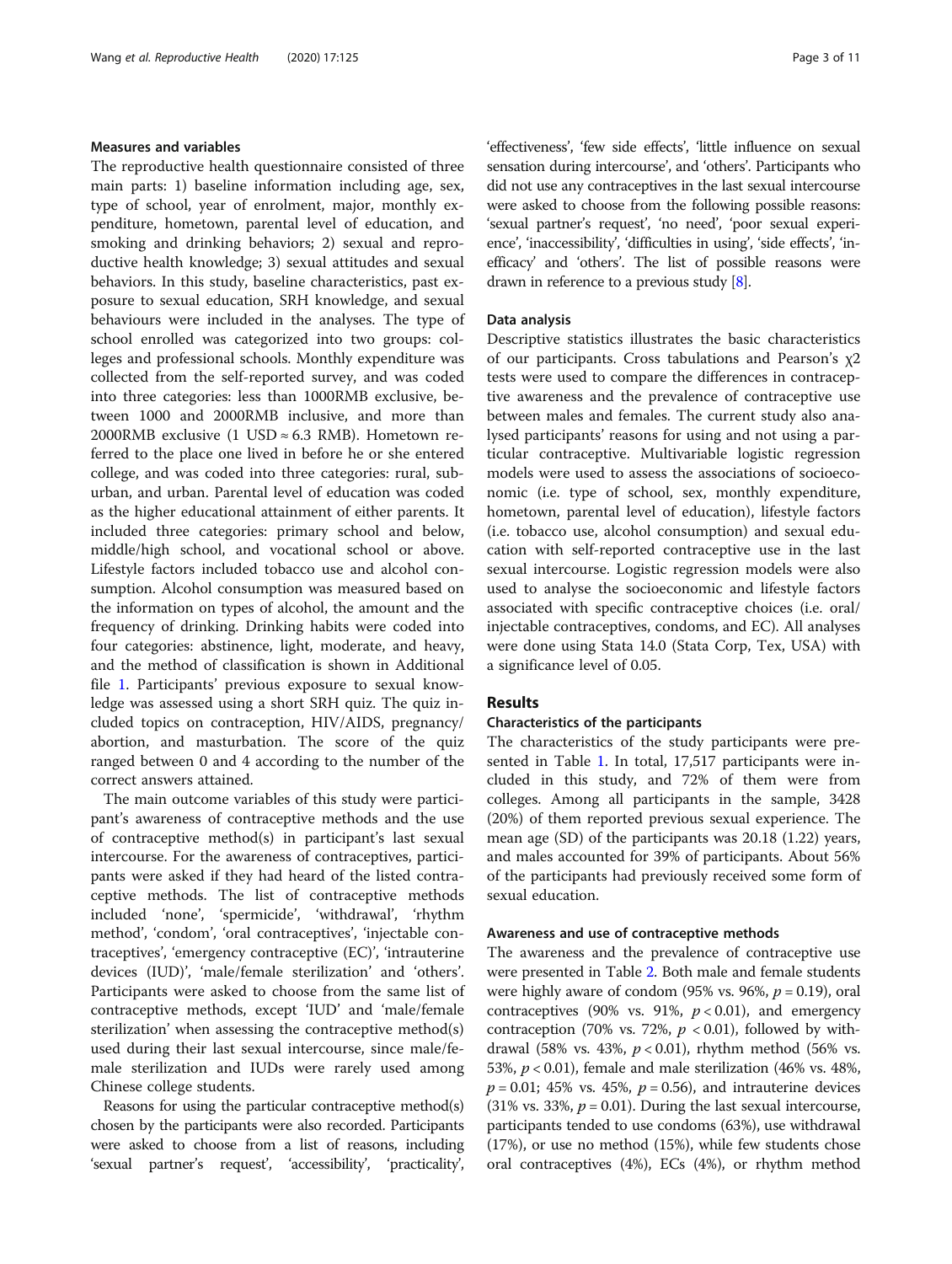#### <span id="page-3-0"></span>Table 1 Characteristics of the survey population (%)

|                                            | Never had sex  | Had sex before | Total            |
|--------------------------------------------|----------------|----------------|------------------|
|                                            | $n = 14,089$   | $n = 3428$     | $n = 17,517$     |
| Socio-demographic characteristics          |                |                |                  |
| Age                                        |                |                |                  |
| $< 20\,$                                   | 33             | 22             | 31               |
| $20 - 21$                                  | 56             | 56             | 56               |
| $\geq$ 22                                  | 11             | 22             | 13               |
| Male                                       | 35             | 54             | 39               |
| Education                                  |                |                |                  |
| School                                     |                |                |                  |
| College                                    | 72             | 73             | 72               |
| Professional School                        | 28             | $27\,$         | 28               |
| Year                                       |                |                |                  |
| Freshman                                   | 48             | 33             | 45               |
| 2nd year                                   | 35             | 36             | 35               |
| 3rd year                                   | 14             | 23             | 16               |
| 4th year and older                         | $\overline{4}$ | 8              | 5                |
| Expenditure per month (RMB)                |                |                |                  |
| $<1000\,$                                  | 53             | 36             | 50               |
| 1000-2000                                  | 41             | 50             | 43               |
| > 2000                                     | 6              | 14             | $\overline{7}$   |
| Hometown                                   |                |                |                  |
| Urban                                      | 38             | 46             | 39               |
| Suburban                                   | 32             | 29             | 31               |
| Rural                                      | 31             | 24             | 29               |
| <b>Parental education</b>                  |                |                |                  |
| Primary school and below                   | $10$           | $10\,$         | 10               |
| Middle and high school                     | 66             | 61             | 65               |
| Vocational school and above                | 24             | 29             | 25               |
| Lifestyle                                  |                |                |                  |
| Tobacco use                                |                |                |                  |
| No smoking                                 | 95             | $77\,$         | 91               |
| 1-10 cigarettes/day                        | $\overline{4}$ | $17\,$         | $\boldsymbol{7}$ |
| > 10 cigarettes/day                        | $\mathbf{1}$   | 6              | $\overline{2}$   |
| Alcohol consumption                        |                |                |                  |
| Abstinence                                 | 33             | 17             | 30               |
| Light                                      | 58             | 59             | 59               |
| Moderate                                   | 6              | 15             | 8                |
| Heavy                                      | $\overline{2}$ | 9              | $\overline{4}$   |
| Exposure to sexual education               |                |                |                  |
| Ever received any kind of sexual education | 56             | 53             | 56               |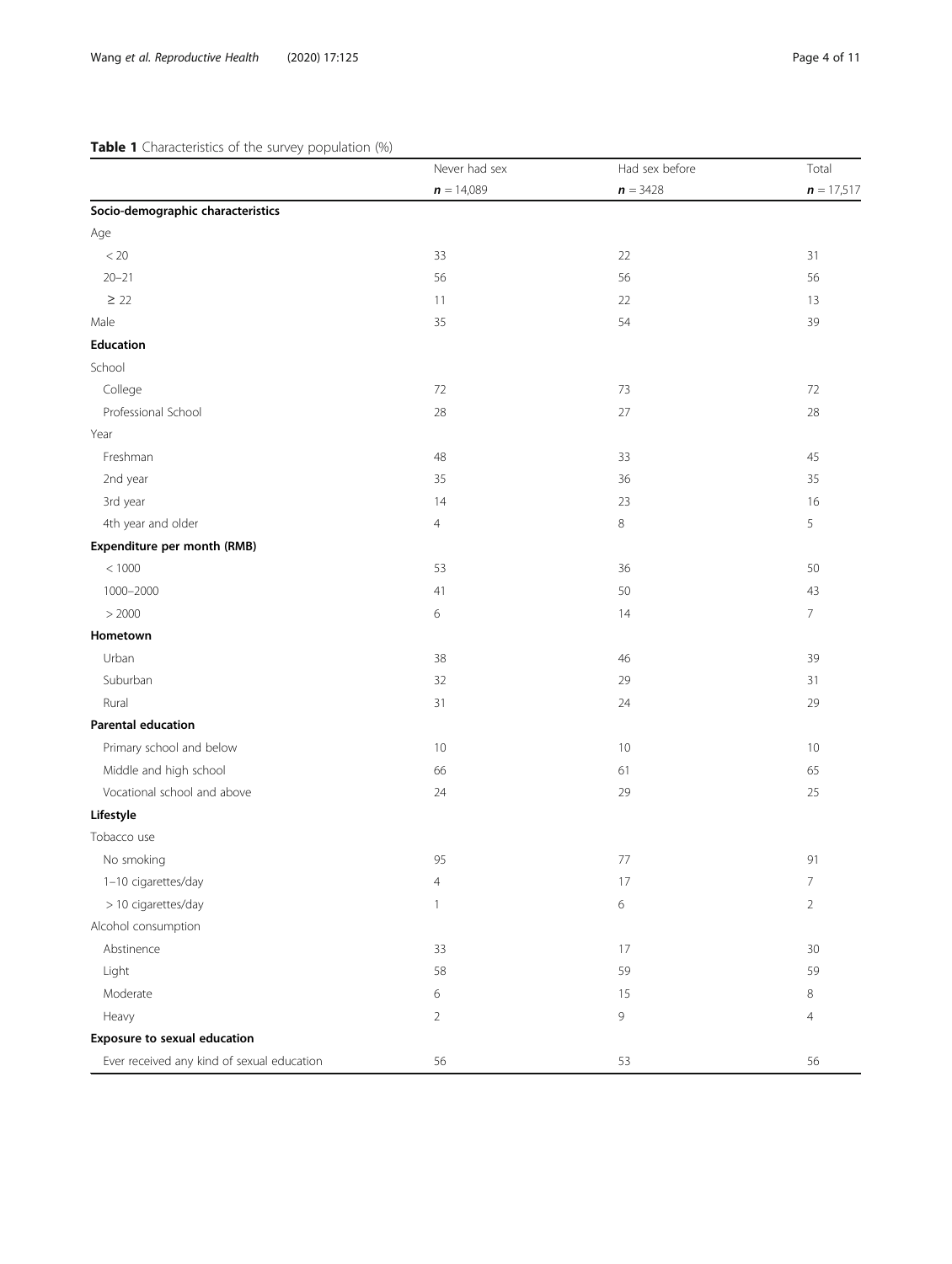| Page 5 of 11 |  |  |
|--------------|--|--|
|              |  |  |

<span id="page-4-0"></span>Table 2 Awareness and use of different contraceptive methods among Chinese college students

|                           | Awareness (%) |              |        |                            | Contraceptive use during last sex |                      |  |
|---------------------------|---------------|--------------|--------|----------------------------|-----------------------------------|----------------------|--|
|                           | Male          | Female       | $x^2$  | $\mathsf{Pr}^{\mathsf{b}}$ | n                                 | $\%$                 |  |
|                           | $n = 6827$    | $n = 10,690$ |        |                            |                                   |                      |  |
| Never heard of any method |               |              | 1.34   | 0.25                       | $\mathsf{I}^{\mathsf{a}}$         | $\mathsf{I}^{\rm a}$ |  |
| No contraceptive use      | $_a^a$        | $a_{-}$      |        | $\mathsf{a}_-$             | 530                               | 15                   |  |
| Spermicide                | 13            | 9            | 91.88  | < 0.01                     | $\mathsf{a}$                      | $\mathsf{I}^{\rm a}$ |  |
| Withdrawal                | 58            | 43           | 355.54 | < 0.01                     | 587                               | 17                   |  |
| Rhythm method             | 56            | 53           | 19.69  | < 0.01                     | 158                               | 5                    |  |
| Condom                    | 95            | 96           | 1.75   | 0.19                       | 2169                              | 63                   |  |
| Oral contraceptive        | 86            | 91           | 12.85  | < 0.01                     | 137                               | $\overline{4}$       |  |
| Injectable contraceptive  | 19            | 14           | 82.95  | < 0.01                     | 31                                |                      |  |
| Emergency contraception   | 70            | 72           | 9.79   | < 0.01                     | 141                               | 4                    |  |
| Intrauterine device (IUD) | 31            | 33           | 6.22   | 0.01                       | $\mathsf{I}^a$                    | $\mathsf{I}^{\rm a}$ |  |
| Sterilization             |               |              |        |                            |                                   |                      |  |
| Male                      | 45            | 45           | 0.30   | 0.59                       | $\overline{a}$                    | $a_{-}$              |  |
| Female                    | 46            | 48           | 6.28   | 0.01                       | $\mathsf{I}^a$                    | $\overline{a}$       |  |
| Others                    |               |              | 0.16   | 0.69                       | 100                               | 3                    |  |

<sup>a</sup>No data

b<br>Pr for chi-square test

(5%). Despite of the high awareness of oral contraceptives, ECs, or rhythm method, the prevalence of these methods was not as high.

#### Associations between socioeconomic and lifestyle factors and contraceptive use

The associations of demographic, socioeconomic, and lifestyle factors with contraceptive use among male and female participants are presented in Table [3](#page-5-0) and Table [4.](#page-7-0) In terms of socioeconomic factors, having a monthly expenditure of  $1000 \sim 2000$  RMB was positively associated with selfreported contraceptive use among male students ( $OR =$ 1.37, 95%CI: 1.07–1.75). In particular, male participants with a monthly expenditure of 1000-2000RMB were more likely to use condoms  $(OR = 1.48, 95\% CI: 1.16-1.89)$ . Among female participants, students whose parents had received middle/high school education and vocational school or higher education were more likely to use condoms (OR = 1.75, 95%CI: 1.16–2.65; OR = 1.94, 95%CI: 1.20– 3.15). Female students from suburban areas were more likely to use contraceptive methods, compared to participants from urban areas (OR = 1.38, 96%CI: 1.03–1.83).

In terms of lifestyle factors, tobacco use was negatively associated with contraceptive uses, while alcohol consumption presented a positive association. By further analysing the association between different contraceptive methods and lifestyle factors, we found that among male population, having over 10 cigarettes per day was negatively associated with condom use  $(OR = 0.68, 95\% CI:$ 0.46–1.00). Meanwhile, having 1–10 cigarettes per day was negatively associated with ECs ( $OR = 0.47$ , 95%CI: 0.23–0.95). Among female participants, having 1–10 cigarettes per day was negatively associated to overall contraceptive use  $(OR = 0.32, 95\% CI: 0.11-0.95)$ , as well as condom use in specific (OR = 0.60, 95%CI: 0.36–0.99). Alcohol consumption was positively associated with condom use in male population, especially within the group of light drinkers (OR = 1.47, 95%CI: 1.03–2.11). For females, moderate alcohol consumption was positively associated with ECs (OR = 2.66, 95%CI: 1.05–6.77). Additional regression results for withdrawal method showed that neither smoking nor drinking habit was significantly associated with withdrawal method for both males and females (Additional file [3\)](#page-9-0).

Participants' SRH knowledge was significantly associated with contraceptive uses. Participants that had a high score on the SRH quiz (> 2) were more likely to report uses of contraception  $(OR = 1.35, 95\% CI: 1.14-1.60)$ . Male students with SRH knowledge score > 2 was more likely to use condom (OR = 1.90, 95%CI: 1.52–2.37).

#### Reasons for contraceptive choice

The reasons of choosing different methods were presented in Table [5](#page-8-0). Among participants choosing to use oral/injectable contraceptives, male students prioritized sexual partner's request (49%), efficacy (47%), and practicality (36%), while female students focused more on the practicality (49%), the efficacy (44%) and having few side effects (36%). Participants choosing to use condoms and ECs, regardless of gender, focused more on the efficacy (65% vs. 64%; 58% vs. 56%), having few side effects (64%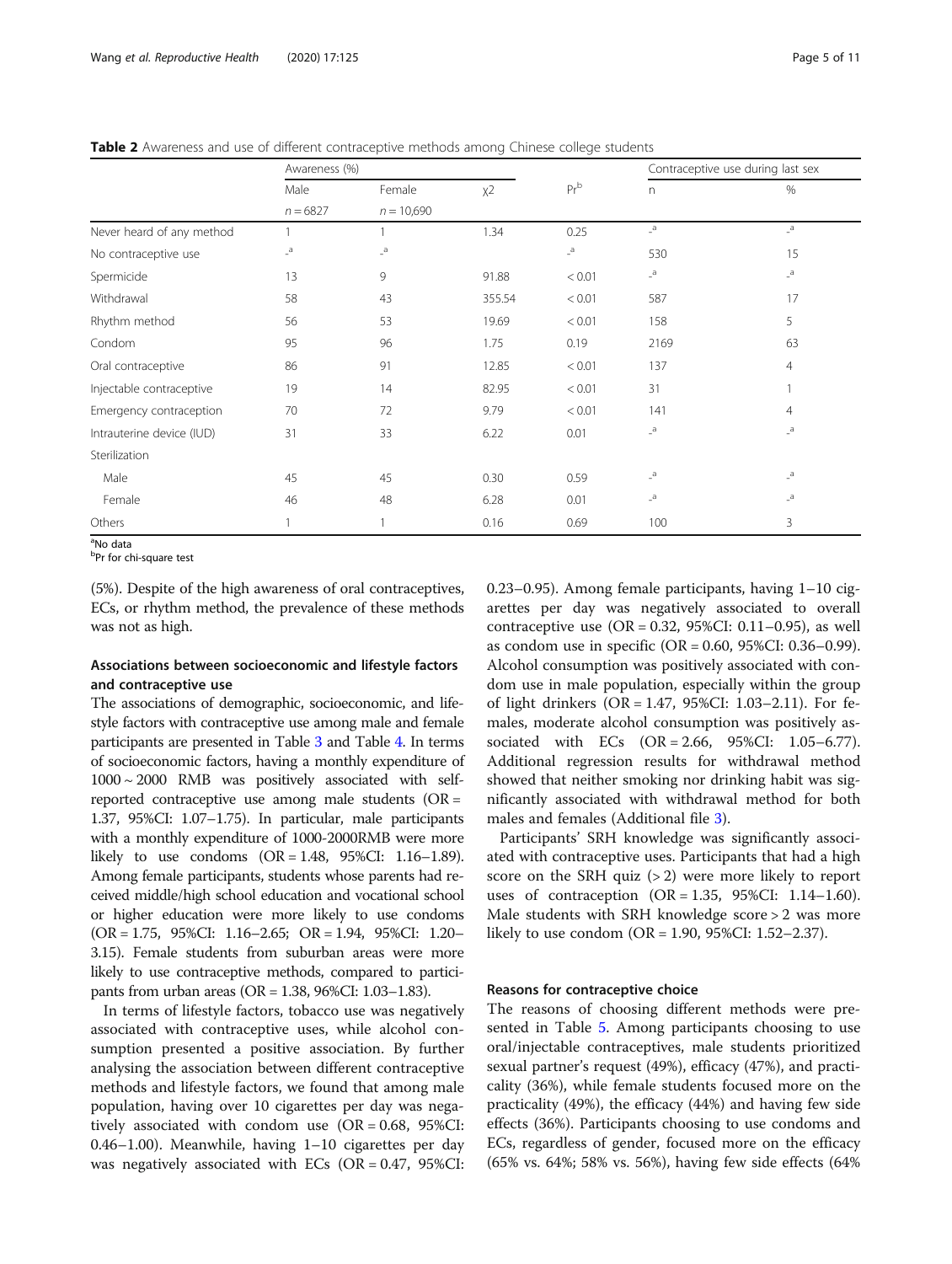|                              |              | Specific contraceptive methods used    |             |                                  |              |               |            |                          |  |
|------------------------------|--------------|----------------------------------------|-------------|----------------------------------|--------------|---------------|------------|--------------------------|--|
|                              |              | Any self-reported use of contraception |             | Oral & injectable contraceptives | Condom       |               |            | Emergency contraceptives |  |
|                              | $n^a = 1177$ |                                        | $n^a = 101$ |                                  | $n^a = 1174$ |               | $n^a = 61$ |                          |  |
|                              | OR           | 95% CI                                 | OR          | 95% CI                           | OR           | 95% CI        | OR         | 95% CI                   |  |
| School                       |              |                                        |             |                                  |              |               |            |                          |  |
| College                      | 1.00         |                                        | 1.00        |                                  | 1.00         |               | 1.00       |                          |  |
| Professional School          | 0.79         | $0.54 - 1.18$                          | 0.87        | $0.33 - 2.31$                    | 0.98         | $0.66 - 1.45$ | 0.50       | $0.16 - 1.58$            |  |
| P for difference             | 0.26         |                                        | 0.79        |                                  | 0.92         |               | 0.24       |                          |  |
| Geographical distribution    |              |                                        |             |                                  |              |               |            |                          |  |
| Eastern                      | 1.00         |                                        | 1.00        |                                  | 1.00         |               | 1.00       |                          |  |
| Central                      | 0.65         | $0.32 - 1.32$                          | 2.83        | $0.61 - 12.99$                   | 0.62         | $0.32 - 1.21$ | 4.15       | $0.65 - 26.66$           |  |
| Western                      | 0.71         | $0.38 - 1.32$                          | 1.82        | $0.37 - 8.58$                    | 1.06         | $0.57 - 2.00$ | 1.92       | $0.40 - 9.06$            |  |
| P for difference             | < 0.01       |                                        | 0.13        |                                  | < 0.01       |               | 0.55       |                          |  |
| Expenditure per month        |              |                                        |             |                                  |              |               |            |                          |  |
| Less than 1000               | 1.00         |                                        | 1.00        |                                  | 1.00         |               | 1.00       |                          |  |
| 1000-2000                    | $1.37*$      | $1.07 - 1.75$                          | 0.83        | $0.50 - 1.39$                    | $1.48**$     | $1.16 - 1.89$ | 0.98       | $0.50 - 1.94$            |  |
| More than 2000               | 1.03         | $0.72 - 1.47$                          | 0.63        | $0.27 - 1.48$                    | 1.12         | $0.78 - 1.61$ | 1.06       | $0.41 - 2.72$            |  |
| P for trend                  | 0.37         |                                        | 0.29        |                                  | 0.17         |               | 0.90       |                          |  |
| Hometown                     |              |                                        |             |                                  |              |               |            |                          |  |
| Urban                        | 1.00         |                                        | 1.00        |                                  | 1.00         |               | 1.00       |                          |  |
| Suburban                     | 1.23         | $0.95 - 1.60$                          | 1.59        | $0.93 - 2.73$                    | 1.05         | $0.81 - 1.35$ | 0.95       | $0.46 - 1.96$            |  |
| Rural                        | 1.15         | $0.86 - 1.54$                          | 0.93        | $0.48 - 1.80$                    | 1.02         | $0.76 - 1.37$ | 0.97       | $0.45 - 2.12$            |  |
| P for difference             | 0.28         |                                        | 0.13        |                                  | 0.28         |               | 0.73       |                          |  |
| Parental education           |              |                                        |             |                                  |              |               |            |                          |  |
| Primary school and below     | 1.00         |                                        | 1.00        |                                  | 1.00         |               | 1.00       |                          |  |
| Middle & high school         | 0.89         | $0.63 - 1.27$                          | 0.85        | $0.42 - 1.75$                    | 1.03         | $0.73 - 1.45$ | 0.99       | $0.39 - 2.49$            |  |
| Vocational school and higher | 0.91         | $0.61 - 1.36$                          | 1.37        | $0.60 - 3.11$                    | 0.92         | $0.62 - 1.37$ | 1.02       | $0.34 - 3.09$            |  |
| P for difference             | 0.926        |                                        | 0.64        |                                  | 0.61         |               | 0.80       |                          |  |
| Tobacco use                  |              |                                        |             |                                  |              |               |            |                          |  |
| No smoking                   | 1.00         |                                        | 1.00        |                                  | 1.00         |               | 1.00       |                          |  |
| 1-10 cigarettes/day          | 0.93         | $0.72 - 1.19$                          | 0.94        | $0.55 - 1.60$                    | 1.06         | $0.82 - 1.37$ | $0.47*$    | $0.23 - 0.95$            |  |
| > 10 cigarettes/day          | 0.91         | $0.62 - 1.34$                          | 1.28        | $0.60 - 2.74$                    | 0.68         | $0.46 - 1.00$ | 0.83       | $0.32 - 2.13$            |  |
| P for trend                  | 0.45         |                                        | 0.71        |                                  | 0.17         |               | 0.25       |                          |  |
| Alcohol consumption          |              |                                        |             |                                  |              |               |            |                          |  |
| Abstinence                   | 1.00         |                                        | 1.00        |                                  | 1.00         |               | 1.00       |                          |  |
| Light                        | 1.41         | $0.98 - 2.05$                          | 0.65        | $0.32 - 1.31$                    | $1.47*$      | $1.03 - 2.11$ | 0.72       | $0.30 - 1.69$            |  |
| Moderate                     | 1.31         | $0.86 - 1.99$                          | 0.76        | $0.36 - 1.62$                    | 1.41         | $0.94 - 2.12$ | 0.85       | $0.21 - 2.32$            |  |
| Heavy                        | 1.18         | $0.75 - 1.86$                          | 0.82        | $0.32 - 2.07$                    | 1.41         | $0.91 - 2.21$ | 0.49       | $0.14 - 1.78$            |  |
| P for trend                  | 0.90         |                                        | 0.93        |                                  | 0.40         |               | 041        |                          |  |
| Sexual knowledge             |              |                                        |             |                                  |              |               |            |                          |  |
| SRH knowledge score $< = 2$  | 1.00         |                                        | 1.00        |                                  | 1.00         |               | 1.00       |                          |  |
| SRH knowledge score > 2      | $1.96*$      | $1.57 - 2.45$                          | 0.72        | $0.44 - 1.15$                    | $1.90**$     | $1.52 - 2.37$ | 1.13       | $0.62 - 2.05$            |  |
| P for difference             | < 0.01       |                                        | 0.17        |                                  | < 0.01       |               | 0.69       |                          |  |

<span id="page-5-0"></span>Table 3 Logistic regression models examining the odds of contraceptive methods used during last sexual intercourse among male participants

<sup>a</sup>The n refers to the number of participants who reported specific contraceptive use during the last sexual intercourse. The total number of participants analysed via logistic model is 1855<br><sup>b</sup>Adjustments: type of school, school, geographical distribution, expenditure per month, hometown, parent education, tobacco use, alcohol consumption,

sex education \* P < 0.05, \*\* P < 0.01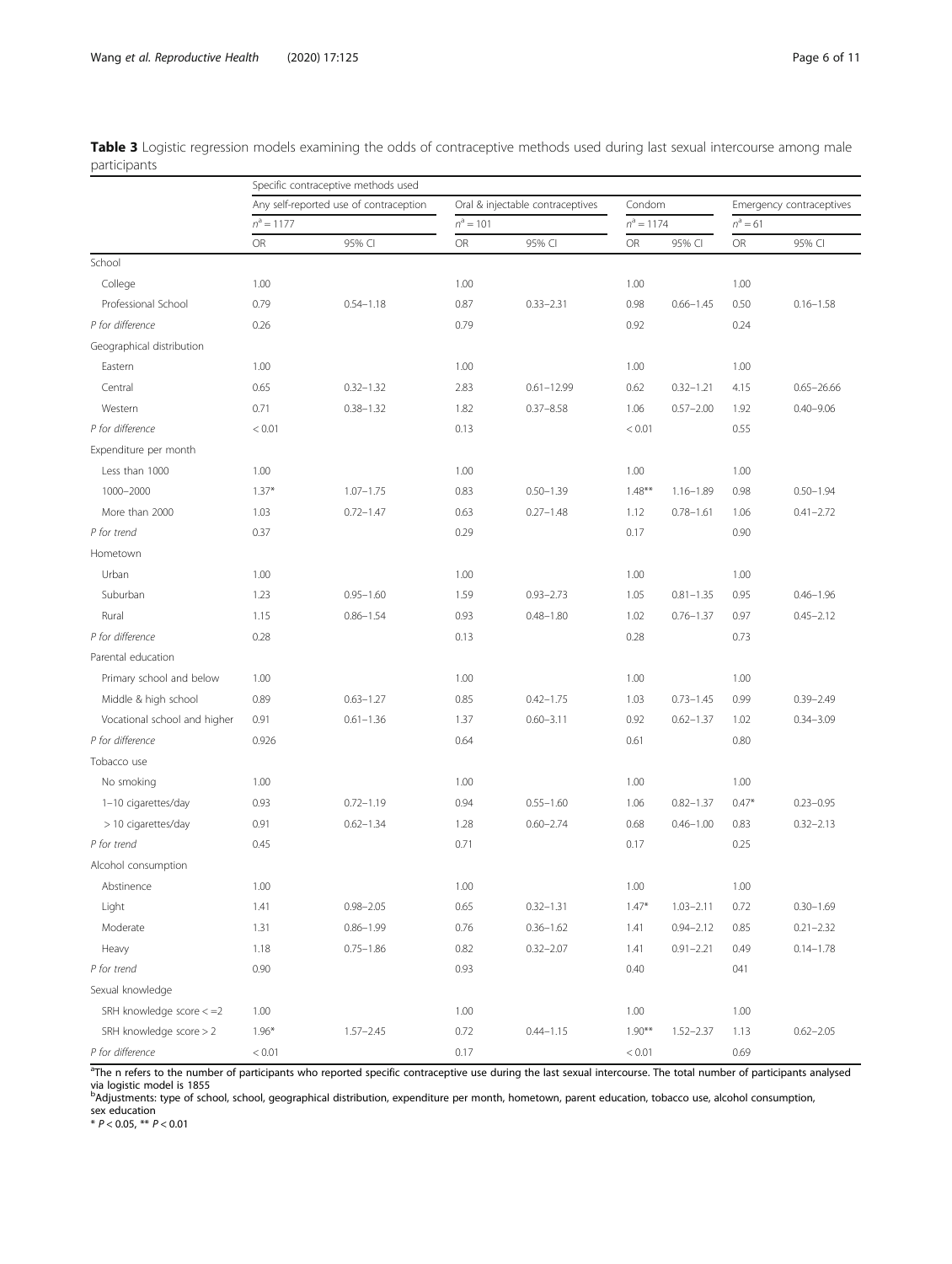vs. 70%; 53% vs. 56%), and the practicality (58% vs. 59%; 51% vs. 69%).

We also investigated the reasons for not using contraception among participants who chose 'no methods' in the survey, and the results were shown in Additional file [2.](#page-9-0) Male students reported reasons like 'on sexual partners' requests' (35%), 'no need' (27%), and 'poor sexual experience' (23%). Most female students reported reasons like: 'no need' (54%), 'on sexual partners' requests' (21%), or 'inaccessibility' (15%).

#### **Discussion**

The present study illustrated several important findings. First, condoms, oral contraceptives and ECs were the most known methods among Chinese college students. Most students reported using condom or withdrawal during the last sexual intercourse. Second, tobacco use and obtaining low SRH score in the SRH quiz were negatively associated with participants' uses of contraceptives, while suburban residency, high monthly expenditure, high parental level of education, light alcohol consumption and high SRH score were positively associated with male and female participants' uses of contraceptives. Third, Chinese college students generally prioritized the practicality, the efficacy, and having minimal side effects when choosing among different contraceptive methods.

This study showed that condoms, oral contraceptives and ECs were the most known methods in both male and female students. This result differs from previous studies conducted in Beijing, China [\[5](#page-9-0), [12\]](#page-9-0). A study in 2000 showed that the most known methods were IUD, condoms, and oral contraceptives (61, 59, and 57%) among college students in Beijing [[12\]](#page-9-0). Another study in 2012 revealed that condoms, oral contraceptives, and IUDs became the most commonly known contraceptive method (94, 90, and 62%) [\[5](#page-9-0)]. One reason for such differences over the years may be the diversification in sources of SRH knowledge. In 2002, the main sources of sexual knowledge were friends (36%) and books (20%). Other sources such as school-based sexual education, parents, and the Internet only accounted for a small part [[13\]](#page-9-0). In recent years, Chinese college students reported that they attained sexual knowledge more often from the Internet (73%), health-related publications (60%), school-based education (28%), and birth control counselling (10%) [[9\]](#page-9-0). Moreover, it is noticeable that the awareness of IUDs decreased a lot over the last decade. The decrease may be ascribed to China's one-child policy. Chinese one-child policy started from 1980 and ended in 2015. During this period of time, a couple was only allowed to give birth to one child. In order to achieve the desired family planning goals, the central government encouraged the use of IUDs as a substitute to female sterilization in some areas [[10\]](#page-9-0). Therefore, the prevalence of IUDs kept increasing and reached about 48% among women aged 20–49 in 2010. In some provinces such as Liaoning and Chongqing, the prevalence of IUDs was over 75% [\[10\]](#page-9-0). Recently, with the release of two-child policy, IUDs were no longer promoted by the government and thus both the prevalence and awareness of IUDs decreased.

Additionally, the present study revealed differences in the awareness of contraceptive methods between male and female students. Females were more aware of oral contraceptives, ECs and IUDs, while males were more aware of withdrawal and rhythm method. A study in 2012 found that the awareness of different kinds of contraceptive methods among females was relatively low compared to that among males in China [[5\]](#page-9-0). However, the present study might reveal an increasing trend of female students' contraceptive knowledge in recent years. This finding also resonated with a Korean study, indicating that the contraceptive knowledge were different between the two sexes, as students were inclined to use contraceptive methods with which they themselves could implement [\[14\]](#page-9-0).

The associations of socioeconomic and lifestyle factors with contraceptive uses were also observed in the present study. First, female participants from suburban areas were more likely to use contraceptive methods in general. However, this association becomes no longer significant when stratified by different contraceptive methods. Previous studies showed that undergraduates from rural areas had lower SRH knowledge scores and held more conservative attitudes toward sexual behaviours [[15](#page-9-0)]. Further studies are needed to identify how suburban residency influence students' contraceptive use.

Second, higher monthly expenditure was positively associated with contraceptive uses, which was consistent with a Nigerian study, since students with a higher allowance were more likely to afford contraceptives [[16\]](#page-9-0).

Third, lifestyle factors, such as tobacco use and alcohol consumption, showed significant associations with condom uses. Smoking was negatively associated with condom use, while alcohol consumption presented a positive association. Previous studies have illustrated that among undergraduates, tobacco use was closely related to unhealthy lifestyles, such as poor personal hygiene, drug abuse, violence, and risky sexual behaviours [[17](#page-9-0), [18\]](#page-9-0). As young adults made the transition from high schools to universities, they might gain more independence and autonomy. However, many young adults still lacked self-discipline and self-protection, which might lead to risky behaviours  $[19, 20]$  $[19, 20]$  $[19, 20]$  $[19, 20]$ . Therefore, tobacco use possibly revealed the insufficient behavioural guidance from schools. Insufficient behavioural guidance from schools in turn enhanced the possibility of developing risky sexual behaviour.

In terms of alcohol consumption, previous studies showed that binge drinking was negatively associated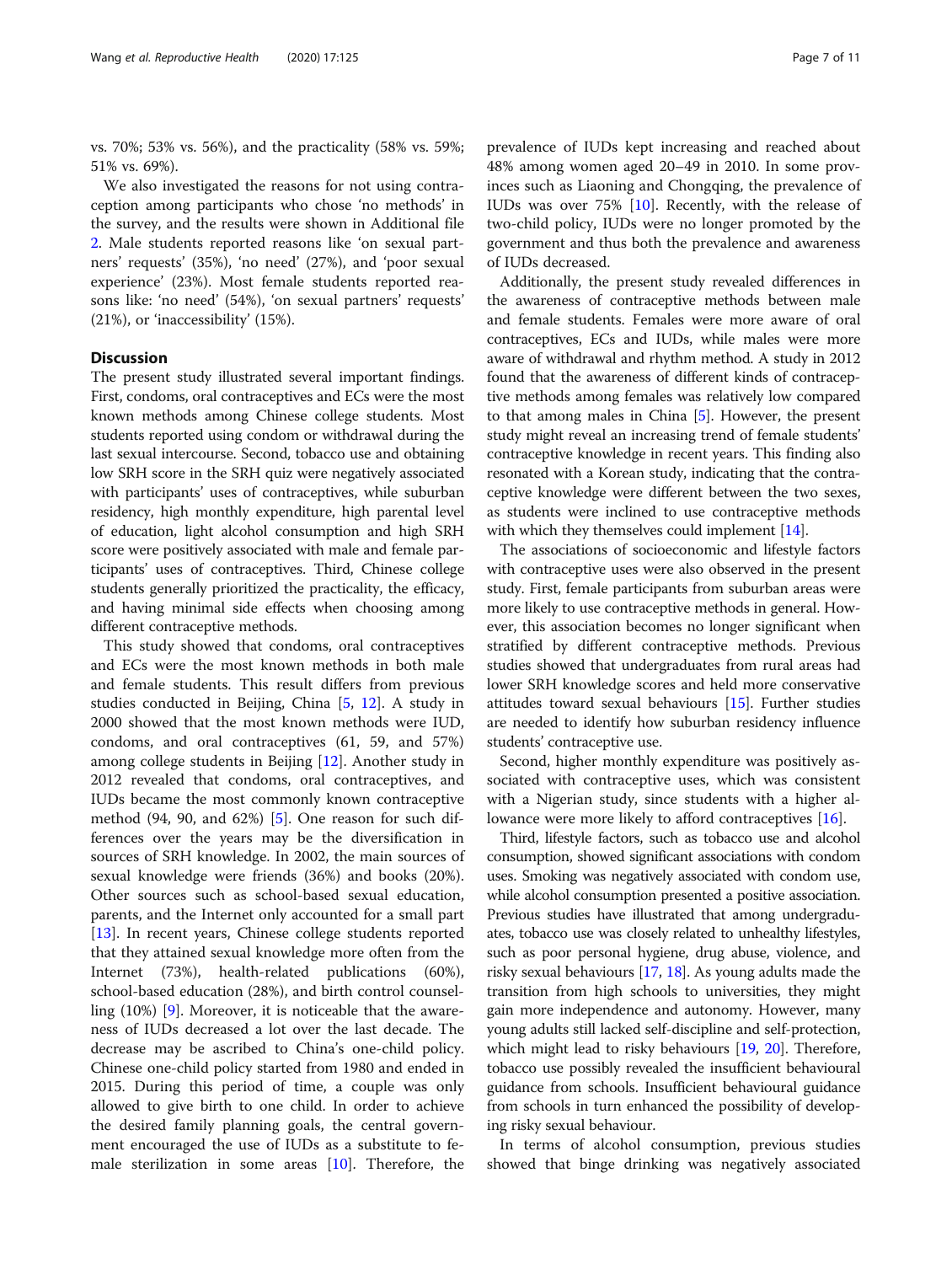|                              |              | Specific contraceptive methods used    |            |                                  |             |               |            |                          |  |
|------------------------------|--------------|----------------------------------------|------------|----------------------------------|-------------|---------------|------------|--------------------------|--|
|                              |              | Any self-reported use of contraception |            | Oral & injectable contraceptives | Condom      |               |            | Emergency contraceptives |  |
|                              | $n^a = 1019$ |                                        | $n^a = 55$ |                                  | $n^a = 995$ |               | $n^a = 80$ |                          |  |
|                              | <b>OR</b>    | 95% CI                                 | <b>OR</b>  | 95% CI                           | <b>OR</b>   | 95% CI        | <b>OR</b>  | 95% CI                   |  |
| School                       |              |                                        |            |                                  |             |               |            |                          |  |
| College                      | 1.00         |                                        | 1.00       |                                  | 1.00        |               | 1.00       |                          |  |
| Professional School          | 0.72         | $0.44 - 1.18$                          | 0.67       | $0.22 - 2.09$                    | 0.79        | $0.49 - 1.28$ | 1.38       | $0.46 - 4.17$            |  |
| P for difference             | 0.20         |                                        | 0.50       |                                  | 0.49        |               | 0.57       |                          |  |
| Geographical distribution    |              |                                        |            |                                  |             |               |            |                          |  |
| Eastern                      | 1.00         |                                        | 1.00       |                                  | 1.00        |               | 1.00       |                          |  |
| Central                      | 1.16         | $0.50 - 2.66$                          | 0.68       | $0.12 - 3.82$                    | 1.03        | $0.47 - 2.27$ | 0.57       | $0.12 - 2.69$            |  |
| Western                      | 0.83         | $0.37 - 1.88$                          | 0.80       | $0.16 - 3.92$                    | 1.11        | $0.48 - 2.52$ | 0.48       | $0.09 - 2.50$            |  |
| P for difference             | 0.68         |                                        | 0.88       |                                  | 0.53        |               | 0.10       |                          |  |
| Expenditure per month        |              |                                        |            |                                  |             |               |            |                          |  |
| Less than 1000               | 1.00         |                                        | 1.00       |                                  | 1.00        |               | 1.00       |                          |  |
| 1000-2000                    | 1.01         | $0.77 - 1.32$                          | 0.71       | $0.36 - 1.39$                    | 1.14        | $0.87 - 1.48$ | 1.08       | $0.60 - 1.93$            |  |
| More than 2000               | 1.08         | $0.71 - 1.63$                          | 1.20       | $0.50 - 2.83$                    | 1.11        | $0.74 - 1.65$ | $2.19*$    | $1.07 - 4.48$            |  |
| P for trend                  | 0.86         |                                        | 0.93       |                                  | 0.70        |               | 0.06       |                          |  |
| Hometown                     |              |                                        |            |                                  |             |               |            |                          |  |
| Urban                        | 1.00         |                                        | 1.00       |                                  | 1.00        |               | 1.00       |                          |  |
| Suburban                     | $1.38*$      | $1.03 - 1.83$                          | 0.94       | $0.44 - 1.98$                    | 1.11        | $0.84 - 1.48$ | 1.15       | $0.63 - 2.12$            |  |
| Rural                        | 1.15         | $0.81 - 1.62$                          | 1.13       | $0.46 - 2.77$                    | 1.02        | $0.73 - 1.43$ | 1.10       | $0.54 - 2.26$            |  |
| P for difference             | 0.04         |                                        | 0.64       |                                  | 0.02        |               | 0.83       |                          |  |
| Parental education           |              |                                        |            |                                  |             |               |            |                          |  |
| Primary school and below     | 1.00         |                                        | 1.00       |                                  | 1.00        |               | 1.00       |                          |  |
| Middle & high school         | 1.81         | $1.18 - 2.78$                          | 1.16       | $0.36 - 3.77$                    | $1.75***$   | $1.16 - 2.65$ | 1.32       | $0.51 - 3.41$            |  |
| Vocational school and higher | 1.96         | $1.19 - 3.22$                          | 1.64       | $0.47 - 5.74$                    | $1.94**$    | $1.20 - 3.15$ | 0.91       | $0.31 - 2.63$            |  |
| P for difference             | < 0.01       |                                        | 0.57       |                                  | < 0.01      |               | 0.58       |                          |  |
| Tobacco use                  |              |                                        |            |                                  |             |               |            |                          |  |
| No smoking                   | 1.00         |                                        | 1.00       |                                  | 1.00        |               | 1.00       |                          |  |
| 1-10 cigarettes/day          | 0.61         | $0.36 - 1.00$                          | 0.85       | $0.21 - 3.51$                    | $0.60*$     | $0.36 - 0.99$ | 1.72       | $0.77 - 3.84$            |  |
| > 10 cigarettes/day          | 0.32         | $0.11 - 0.95$                          | 2.86       | $0.50 - 16.31$                   | 0.36        | $0.12 - 1.09$ | 2.35       | $0.27 - 20.76$           |  |
| P for trend                  | < 0.01       |                                        | 0.29       |                                  | < 0.01      |               | 0.16       |                          |  |
| Alcohol consumption          |              |                                        |            |                                  |             |               |            |                          |  |
| Abstinence                   | 1.00         |                                        | 1.00       |                                  | 1.00        |               | 1.00       |                          |  |
| Light                        | 1.16         | $0.90 - 1.51$                          | 0.73       | $0.39 - 1.37$                    | 1.22        | $0.94 - 1.58$ | 1.13       | $0.60 - 2.13$            |  |
| Moderate                     | 1.45         | $0.83 - 2.52$                          | 1.21       | $0.37 - 3.97$                    | 1.07        | $0.64 - 1.78$ | $2.66*$    | $1.05 - 6.77$            |  |
| Heavy                        | 1.38         | $0.56 - 3.43$                          | 0.55       | $0.02 - 13.29$                   | 1.10        | $0.46 - 2.67$ | 2.08       | $0.52 - 8.26$            |  |
| P for trend                  | 0.14         |                                        | 0.60       |                                  | 0.37        |               | 0.09       |                          |  |
| Sexual knowledge             |              |                                        |            |                                  |             |               |            |                          |  |
| SRH knowledge score $< = 2$  | 1.00         |                                        | 1.00       |                                  | 1.00        |               | 1.00       |                          |  |
| SRH knowledge score > 2      | $1.50*$      | $1.18 - 1.91$                          | 0.56       | $0.30 - 1.01$                    | 1.23        | $0.96 - 1.56$ | 1.55       | $0.89 - 2.69$            |  |
| P for trend                  | < 0.01       |                                        | 0.06       |                                  | 0.10        |               | 0.12       |                          |  |

<span id="page-7-0"></span>Table 4 Logistic regression models examining the odds of contraceptive methods used during last sexual intercourse among female participants

<sup>a</sup>The n refers to the number of participants who reported specific contraceptive use during the last sexual intercourse. The total number of participants analysed via logistic model is 1573<br><sup>b</sup>Adjustments: type of school, school, geographical distribution, expenditure per month, hometown, parent education, tobacco use, alcohol consumption,

sex education \* P < 0.05, \*\* P < 0.01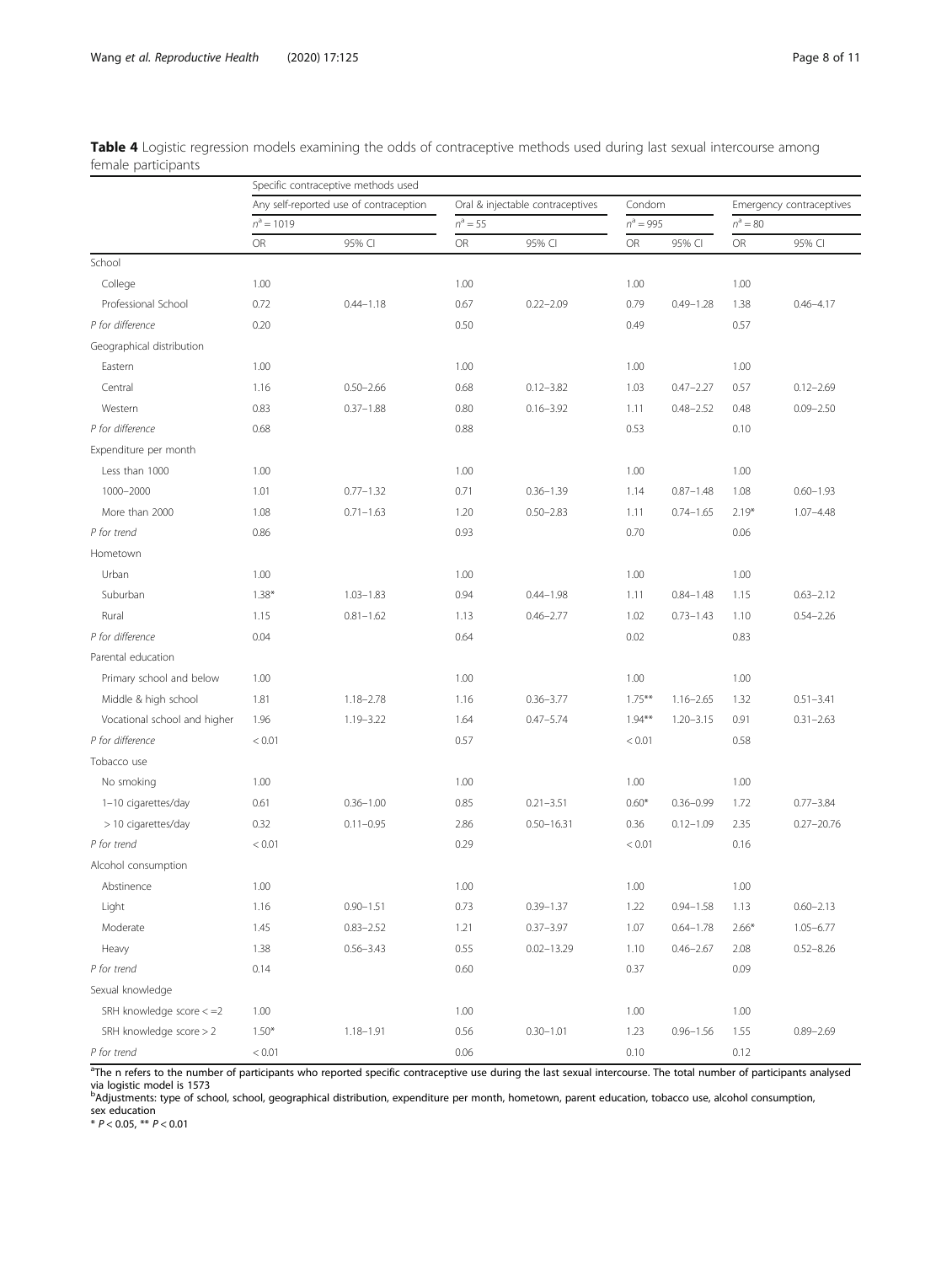<span id="page-8-0"></span>with condom use [[20](#page-10-0)–[22\]](#page-10-0). However, this study found that alcohol consumption was positively associated with condom use, especially among male students with light alcohol consumption. One possibility is that in this study, it was drinking habits that we inquired about, not the degree of soberness during sexual experience. A study in 2006 pointed out that the effect of drinking on behaviours was uncertain as it depended on various factors governing individual's behaviours and beliefs [\[23](#page-10-0)]. Therefore, it was possible that regular and slight alcohol intake did not necessarily discourage condom use. Additionally, it should be noticed that oral/injectable contraceptives were long-term methods which required regular use. Thus, these two methods were not likely to be influenced by drinking habit. Meanwhile, the results showed that drinking was positively associated with the use of ECs among females. But the association was negative among males. A possible explanation is that ECs were remedial measures after intercourse. As EC implementers, females were more likely to remember using ECs, while males might be unaware of partners' use of ECs.

Fourth, sexual knowledge was a crucial determinant of contraceptive use. Previous studies also indicated that higher SRH scores were significantly related to contraceptive uses [[24\]](#page-10-0). Students with higher SRH scores were more likely to practice contraception than those with lower scores. The results resonated with other studies, showing that inadequate sexual knowledge was likely to deliver false information and discourage students' contraceptive behaviours [[25\]](#page-10-0).

In the present study, students preferred contraceptive methods that were of high practicality, high effectiveness, and little side effects. In comparison, a 2015 study covering 49 Chinese universities found that the safety, the effectiveness, and the accessibility were the primary considerations for choosing contraceptive methods among Chinese students [\[8](#page-9-0)].

This study covered a relatively large population from eastern, central and western China, with a response rate of 89%, hence the results were likely to be representative of most Chinese college students. In the analysis, we investigated the awareness and the preferences for different contraceptive methods, and the reasons for using a specific type. The study has several limitations. First, the crosssectional nature of the data reveals the possible associations between various contraceptive uses and the socioeconomic and lifestyle factors rather than causations. Prospective studies are needed to confirm possible causality. Second, information bias might exist, as some questions in the survey were personal and sensitive, but the anonymity of the survey could ameliorate such effect to some extent. Third, this study did not include marital status into the model because only 111 people (3.2%) reported having been engaged or married in the sample population. Since marital status is an important determinant in reproductive health, further investigation is needed. Fourth, selection bias may exist during the data collection when school-based contact persons used convenience samples. This might undermine the representativeness of the sample.

#### Conclusions

The present study investigated the use and the awareness of contraceptive methods among Chinese college students. Chinese college students were mostly aware of condoms, oral contraceptives, and ECs. Meanwhile, Chinese college students most frequently used condoms and withdrawal during their last sexual intercourse among all contraceptive methods. Tobacco use, and low SRH score were negatively associated with uses of contraceptives, while high monthly expenditure, high parental level of education, light alcohol consumption, and high SRH score were positively associated with uses of contraceptives. Also, Chinese college students generally prioritized the practicality, the effectiveness and having

|  |  |  |  | <b>Table 5</b> Reasons for choosing different contraceptive methods (%) |  |
|--|--|--|--|-------------------------------------------------------------------------|--|
|--|--|--|--|-------------------------------------------------------------------------|--|

|                                                            | Oral/injectable<br>contraceptiveb |          |       |                 | Condomb              |              |      |                 | $ECs^b$            |                |                   |
|------------------------------------------------------------|-----------------------------------|----------|-------|-----------------|----------------------|--------------|------|-----------------|--------------------|----------------|-------------------|
|                                                            | male                              | female   | $x^2$ | Pr <sup>a</sup> | male                 | female $x^2$ |      | Pr <sup>a</sup> | male               | female x2      | $Pr^a$            |
|                                                            | $n = 101$                         | $n = 55$ |       |                 | $n = 1122$ $n = 956$ |              |      |                 | $n = 141$ $n = 70$ |                |                   |
| Sexual partner's request                                   | 49                                | 33       |       | 3.62 0.06 26    |                      | 15           |      | 38.59 < 0.01    | - 26               | 24             | 0.07 0.79         |
| Accessibility                                              | 22                                | 24       | 0.07  | 0.79 23         |                      | 19           | 5.01 | 0.03            | 23                 | 16             | 0.95 0.33         |
| Affordability                                              | 21                                | 20       | 0.01  | 0.91            | - 12                 | 8            | 9.43 | < 0.01          | - 15               | $\overline{7}$ | 2.02 0.16         |
| Practicality                                               | 36                                | 49       |       | 2.67 0.10 58    |                      | 59           | 0.09 | 0.76            | -51                | 69             | 3.94 0.05         |
| Efficacy                                                   | 47                                | 44       |       | 0.12 0.73 65    |                      | 64           | 0.39 | 0.53            | 58                 | 54             | $0.22$ 0.64       |
| Few side effects                                           | 27                                | 36       | 1.57  | 0.21            | 64                   | 70           | 8.33 | < 0.01          | -53                | 56             | $0.10 \quad 0.75$ |
| Little influence on sexual sensation during intercourse 15 |                                   | 20       | 0.68  | 0.41            | - 13                 | 10           | 3.48 | 0.06            | 17                 | 26             | 1.34 0.25         |
| Others                                                     |                                   | 4        | 1.32  | 0.25            |                      |              | 0.65 | 0.42            | $\mathcal{P}$      | 4              | 0.55 0.46         |

<sup>a</sup>Pr for chi-square test

**bStudents who reported specific contraceptive use during last sexual intercourse were asked to provide reasons for contraception**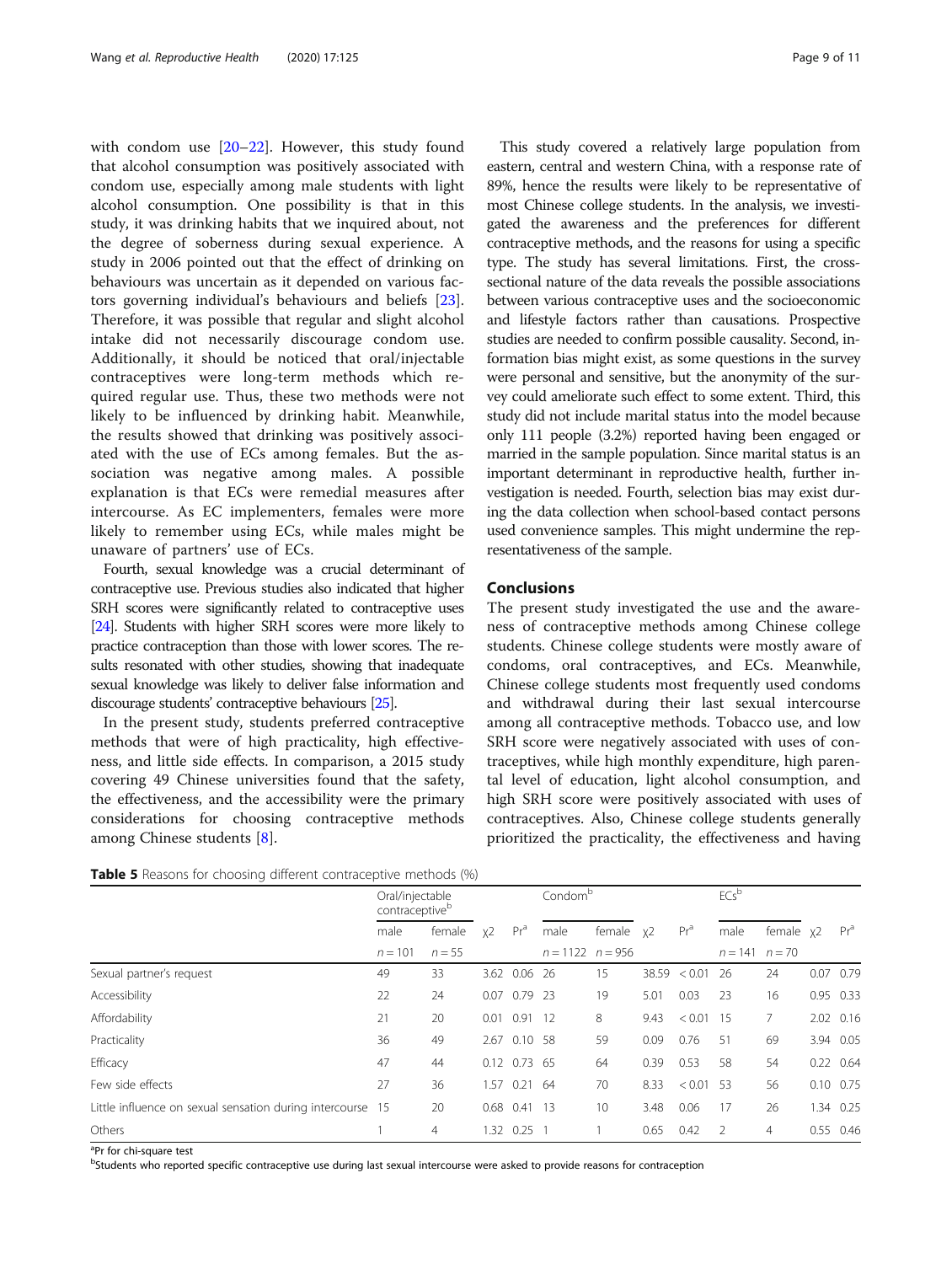<span id="page-9-0"></span>few side effects when choosing which contraceptive methods to use. The present study reiterated the importance of contraceptive knowledge and uses among undergraduate students in China. Educators and organizations should design sexual education curriculum that is tailored to the need of college students of various demographic, socioeconomic and lifestyle backgrounds. Counselling office are needed to provide readily available information and any necessary assistance on issues related to sexual and reproductive health.

#### Supplementary information

Supplementary information accompanies this paper at [https://doi.org/10.](https://doi.org/10.1186/s12978-020-00978-9) [1186/s12978-020-00978-9](https://doi.org/10.1186/s12978-020-00978-9).

Additional file 1:. Appendix 1 Classification of alcohol consumption.

Additional file 2:. Appendix 2 Reasons for not using contraceptive methods (%).

Additional file 3:. Appendix 3 Logistic regression models examining the association of withdrawal methods and lifestyle factors.

#### Abbreviations

SRH: Sexual and Reproductive Health; STIs: Sexually Transmitted Infections; GDP: Gross Domestic Product; HIV: Human Immunodeficiency Virus; AIDS: Acquired Immune Deficiency Syndrome; SD: Standard Deviation; ECs: Emergency Contraceptives; IUD: Intrauterine Device

#### Acknowledgements

The authors would like to thank the volunteers from China Youth Network for their efforts in data collection.

#### Authors' contributions

K.T. and Y.W. contributed to the study concept and design, statistical analysis, results interpretation, and drafting and revision of the manuscript; S.T. and M.C. contributed to drafting and revision of the manuscript; X.Q., H.W., M.C. contributed to the study concept and design, revision of the manuscript; X.L. and J.G. designed the study; K.T., Z.C., L.L., P.H., and L. J. designed the questionnaire and collected the data. The author(s) read and approved the final manuscript.

#### Funding

This work was supported by the China Family Planning Association.

#### Availability of data and materials

The data are available from the corresponding author on reasonable request.

#### Ethics approval and consent to participate

Ethical approval was obtained from the Peking University Health Science Centre Institutional Review Boards. All participants provide written consents.

#### Consent for publication

Not applicable.

#### Competing interests

The authors declare that they have no competing interests.

#### Author details

<sup>1</sup>Vanke School of Public Health, Tsinghua University, Zhongguancun North Street, Haidian District, Beijing 100084, China. <sup>2</sup>School of Health Humanities, Peking University, No 38 Xueyuan Rd, Haidian District, Beijing 100191, China. <sup>3</sup>University of North Carolina at Chapel Hill, Chapel Hill, NC 27599, USA. 4 School of Basic Medical Sciences, Peking University, No 38 Xueyuan Rd, Haidian District, Beijing 100191, China. <sup>5</sup>School of Public Health, Johns Hopkins University, Baltimore, MD 21218, USA. <sup>6</sup>China Family Planning Association, Building 35, Shaoyaoju Chaoyang District, Beijing 100029, China. 7 United Nations Population Fund China, Liangmahe Road, Chaoyang District,

Beijing 100029, China. <sup>8</sup>Peking University People's Hospital, 11 Xizhimen South Street, Xicheng District, Beijing 100044, China.

#### Received: 10 October 2019 Accepted: 9 August 2020 Published online: 17 August 2020

#### References

- 1. Tang L, Chen R, Huang D, Wu H, Yan H, Li S, et al. Prevalence of condom use and associated factors among Chinese female undergraduate students in Wuhan, China. AIDS Care - Psychol Socio-Medical Asp AIDS/HIV. AIDS Care. 2013;25:515–23 [cited 2020 Jul 28];. Available from: [https://pubmed.](https://pubmed.ncbi.nlm.nih.gov/23005581/) [ncbi.nlm.nih.gov/23005581/.](https://pubmed.ncbi.nlm.nih.gov/23005581/)
- 2. Singh S, Sedgh G, Hussain R. Unintended Pregnancy: Worldwide Levels, Trends, and Outcomes. Stud Fam Plann. Stud Fam Plan. 2010;41:241–50 [cited 2020 Jul 28];. Available from: [https://pubmed.ncbi.nlm.nih.gov/21465](https://pubmed.ncbi.nlm.nih.gov/21465725/) [725/](https://pubmed.ncbi.nlm.nih.gov/21465725/).
- 3. Goodburn EA, Ross DA. A picture of health? : A review and annotated bibliography of the health of young people in developing countries [internet]. Organ: World Heal; 1995. Available from: [https://apps.who.int/iris/](https://apps.who.int/iris/handle/10665/62500) [handle/10665/62500](https://apps.who.int/iris/handle/10665/62500).
- 4. Kost K, Singh S, Vaughan B, Trussell J, Bankole A. Estimates of contraceptive failure from the 2002 National Survey of Family Growth. Contraception. 2008;77:10–21 [cited 2020 Jul 28], Available from: [https://pubmed.ncbi.nlm.](https://pubmed.ncbi.nlm.nih.gov/18082661/) [nih.gov/18082661/.](https://pubmed.ncbi.nlm.nih.gov/18082661/)
- 5. Zhou H, Wang XY, Ye F, Gu HH, Zeng X, Pei L, Wang Y. Contraceptive knowledge, attitudes and behavior about sexuality among college students in Beijing, China. Chin Med J. 2012;125:1153–7 [cited 2020 Jul 28], Available from: [https://pubmed.ncbi.nlm.nih.gov/22613546/.](https://pubmed.ncbi.nlm.nih.gov/22613546/)
- Zhou Y, Xiong C, Xiong J, Shang X, Liu G, Zhang M, et al. A blind area of family planning services in China: Unintended pregnancy among unmarried graduate students. BMC Public Health. 2013;13 [cited 2020 Jul 28]. Available from: [https://pubmed.ncbi.nlm.nih.gov/23497130/.](https://pubmed.ncbi.nlm.nih.gov/23497130/)
- 7. Jiang J, Huang Y, Zhang M. Survey of premarital sexual behavior and attitudes among university students. Chinese J Hum Sex. 2012;21:19–21.
- 8. Wang H, Long L, Cai H, Wu Y, Xu J, Shu C, et al. Contraception and Unintended Pregnancy among Unmarried Female University Students: A Cross-sectional Study from China. PLoS One. 2015;10:e0130212. [cited 2020 Jul 28]. Available from. [https://doi.org/10.1371/journal.pone.0130212.](https://doi.org/10.1371/journal.pone.0130212)
- 9. Long L, Chen Z, Shi Y, Wei S, Nie S, Liu Y. Association between college health services and contraceptive use among female students at five colleges in Wuhan, China: A cross-sectional study. BMC Public Health. 2016; 16:929 [cited 2020 Jul 28]. Available from: [https://pubmed.ncbi.nlm.nih.](https://pubmed.ncbi.nlm.nih.gov/27595794/) [gov/27595794/.](https://pubmed.ncbi.nlm.nih.gov/27595794/)
- 10. Wang C. Trends in contraceptive use and determinants of choice in China: 1980–2010. Contraception. 2012;85:570–9 [cited 2020 Jul 28]. Available from: [https://pubmed.ncbi.nlm.nih.gov/22176789/.](https://pubmed.ncbi.nlm.nih.gov/22176789/)
- 11. Zhao C, Bian X, Li Y. The analysis of the differences in the allocation of educational resources in eastern, central and western China. Mod Commun. 2014;27:193–4.
- 12. Li A, Li L, Ma C, Ye G. A survey on contraceptive awareness attitudes and practice among university students in Beijing. Chinese J Fam Plan. 2000;3: 112–5.
- 13. Ye L, Luo B, Gao Y. Knowledge of Sex among College Students. Chinese Ment Heal J. 2002;15:340–2.
- 14. Song J-E, Chae H-J. Knowledge and Educational Need about Contraceptives according to Sex in College Students. Korean J Women Health Nurs. 2010; 16:399.
- 15. Zhang H. Survey of reproductive health and contraception in undergraduates. China Med Pharm. 2015;4:211–3.
- 16. Abiodun O. Use of emergency contraception in Nigeria: An exploration of related factors among sexually active female university students. Sex Reprod Healthc. 2016;7:14–20 [cited 2020 Jul 28];. Available from: [https://pubmed.](https://pubmed.ncbi.nlm.nih.gov/26826040/) [ncbi.nlm.nih.gov/26826040/.](https://pubmed.ncbi.nlm.nih.gov/26826040/)
- 17. Wallace JM, Bachman JG, O'Malley PM, Schulenberg JE, Cooper SM, Johnston LD. Gender and ethnic differences in smoking, drinking and illicit drug use among American 8th, 10th and 12th grade students, 1976-2000. Addiction. 2003;98:225–34 [cited 2020 Jul 28]Available from: [https://](https://pubmed.ncbi.nlm.nih.gov/12534428/) [pubmed.ncbi.nlm.nih.gov/12534428/](https://pubmed.ncbi.nlm.nih.gov/12534428/).
- 18. Jessor R. Risk behavior in adolescence: A psychosocial framework for understanding and action. J Adolesc Health. 1991;12:597–605 [cited 2020 Jul 28];. Available from: [https://pubmed.ncbi.nlm.nih.gov/1799569/.](https://pubmed.ncbi.nlm.nih.gov/1799569/)